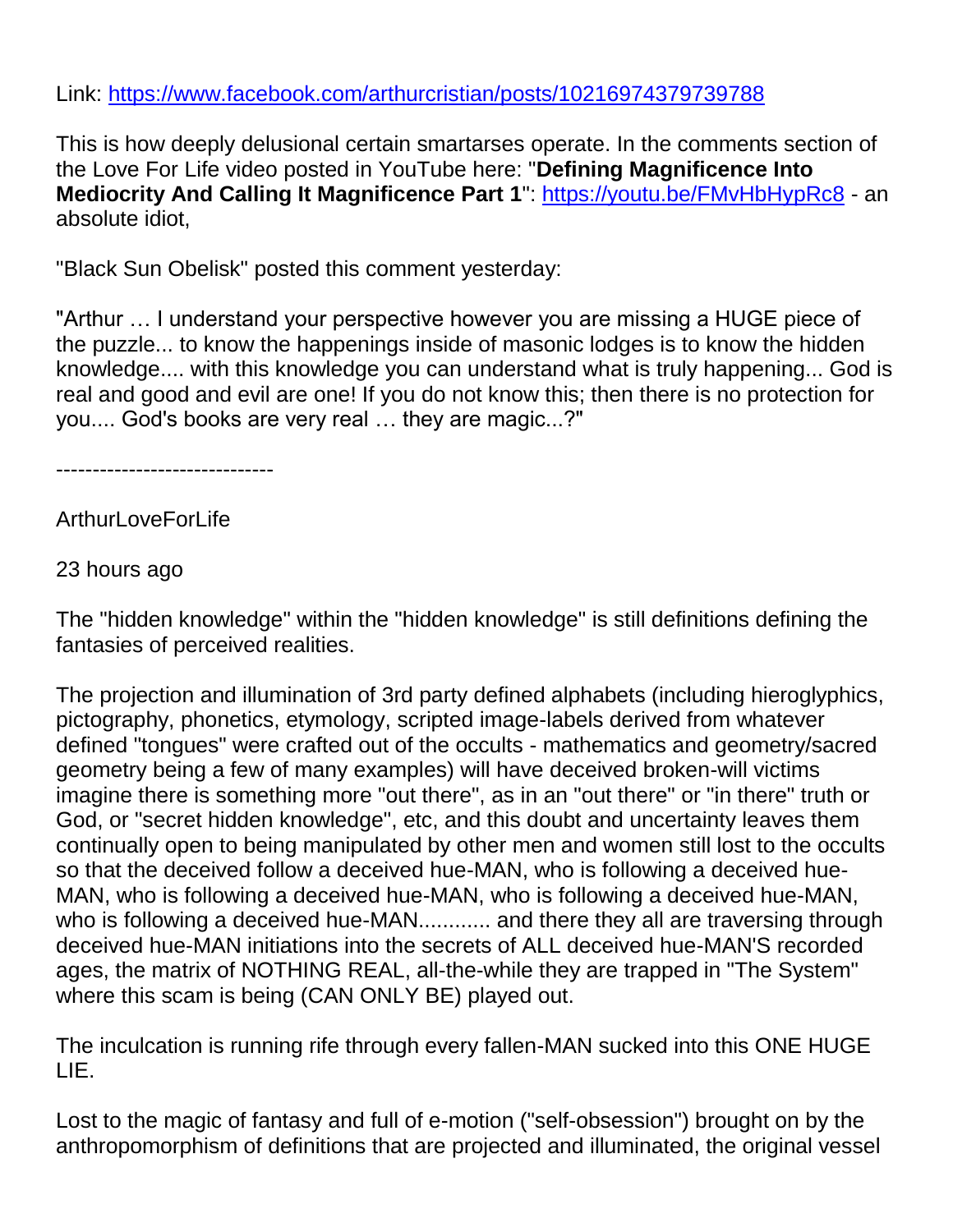of undefined life (the body) is taken over by a fake persona at the helm of a defined, MAGICAL fairytale sailing on the high seas (SEES) of a fantorgasmic journey upon an imaginary, storytelling Wonderland performing as Alice Through The Looking Glass in the Mad Hatter's Tea Party or Dorothy in "The Wizard Of Oz" traversing down the Yellow Brick Road, heading towards the Land Of Oz ("The System") with Lion-MAN, Tin-Man, Straw-MAN and the dog Toto

This............... "to know the happenings inside of masonic lodges is to know the hidden knowledge.... with this knowledge you can understand what is truly happening... God is real and good and evil are one! If you do not know this; then there is no protection for you.... God's books are very real … they are magic..."................... is a fairytale full of fictitious characters too, all derived from magic, actually black-magic.

It is only a very confused, deceived-fallen-MAN acting as Alice, Looking Glass, Mad Hatters Tea Party, Dorothy, Tin-MAN, Lion-MAN, Straw-MAN, Toto, Yellow Brick Road, Wizard Of Oz, etc, getting involved in this fairytale.

And it is only a very confused, deceived-fallen-MAN acting as "God", "Happenings Inside Of Masonic Lodges", "Hidden Knowledge", "Understand What Is Truly Happening, "God Is Real", "If You Do Not Know This; Then There Is No Protection For You", "God's Books Are Very Real" "They Are Magic" and DUALITY, "Good And Evil Are One".

Bring forward any of them in 1st party.

Let's hear it directly from the wagging tongue of "God", "Hidden Knowledge", "Good And Evil Are One", etc, and not from a confused-MAN acting in 3rd party, whose tongue is wagging and whose fingers are wriggling on keyboards, etc, performing on behalf of fictions who can never come forward with wagging tongues and wriggling fingers in 1st party to talk directly with the living.

This includes every other confused, deceived-fallen-MAN re-presenting "God", "Secret/Hidden Mysteries", etc, across the whole of the Freemasonic recorded ages. Come on brethren, bring forward this "God" you claim exists. Please don't tell us that only you, a confused, deceived-fallen-MAN can come forward past, present or future, to re-present "God", to talk on behalf of "God, etc, with only your tongue wagging and your fingers wriggling.

Where is this "God", this "Supreme Divine Power"???

If any liar attempts to bring forward such a scam we will immediately instruct this claimed "1st party God" to use its "supreme power" and move that whole mountain range from there to over there without doing harm to anyone or anything, and if they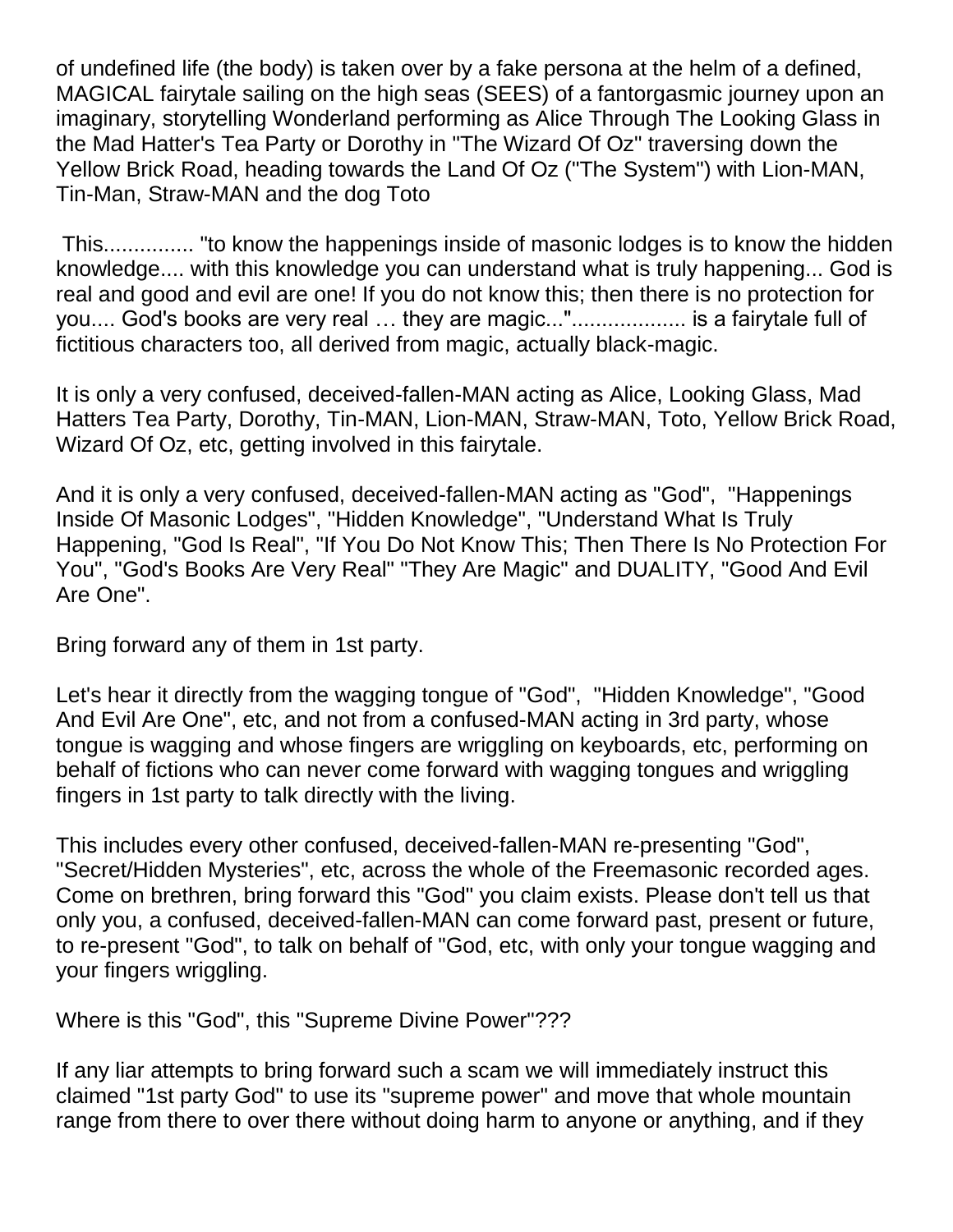can't do this immediately before our real eyes, we will tell these liars to immediately get out of our real-lives and never come back.

Whatever choices are made through 3rd party storytelling, we are not interested in anyone coming forward with wagging tongues and wriggling fingers e-motionally anthropomorphising definitions (DUALITY, "Good And Evil Are One") and claiming these definitions are true, are part of reality, are a natural extension/expression of who we really are.

Placebo Effects that come with Stockholm Syndromes are still not proof of fact that a defined "God" is real, that "Masonic Lodges" are real, that "Hidden Knowledge" is real and true, etc.

Across all the recorded ages of whatever was recorded and claimed to be real and true, all that can be brought forward is a chained procession of deeply confused men and women lost to imagining make-believe "time-codes", playing games of fantasy with non-sensory images by directing the current of their life-energy into them, AND THAT'S IT - NO ONE ELSE OF TRUTH, REALITY, IS THERE.

You have the free will to dive into these ancient books of bullshit (know-the-ledge) but, regardless how deep you go and for how long you journey, all the living, those not lost to fantasy will ever see before them in 1st party are the deceived of fallen-confused-MAN going deeper and deeper and deeper and deeper into bullshit because there is nothing else there that is real to be sensed amongst the many storytellings of these occultic inspired magical mystery tours.

For more on all this do check out the Facebook wall here http://facebook.com/arthurcristian

Recent Post Examples (including the comments sections):

<https://www.facebook.com/arthurcristian/posts/10216946174714680>

<https://www.facebook.com/arthurcristian/posts/10216945771944611>

<https://www.facebook.com/arthurcristian/posts/10216942395980214>

<https://www.facebook.com/arthurcristian/posts/10216919976019729>

<https://www.facebook.com/arthurcristian/posts/10216917303512918>

<https://www.facebook.com/arthurcristian/posts/10216910274857206>

<https://www.facebook.com/arthurcristian/posts/10216852894382730>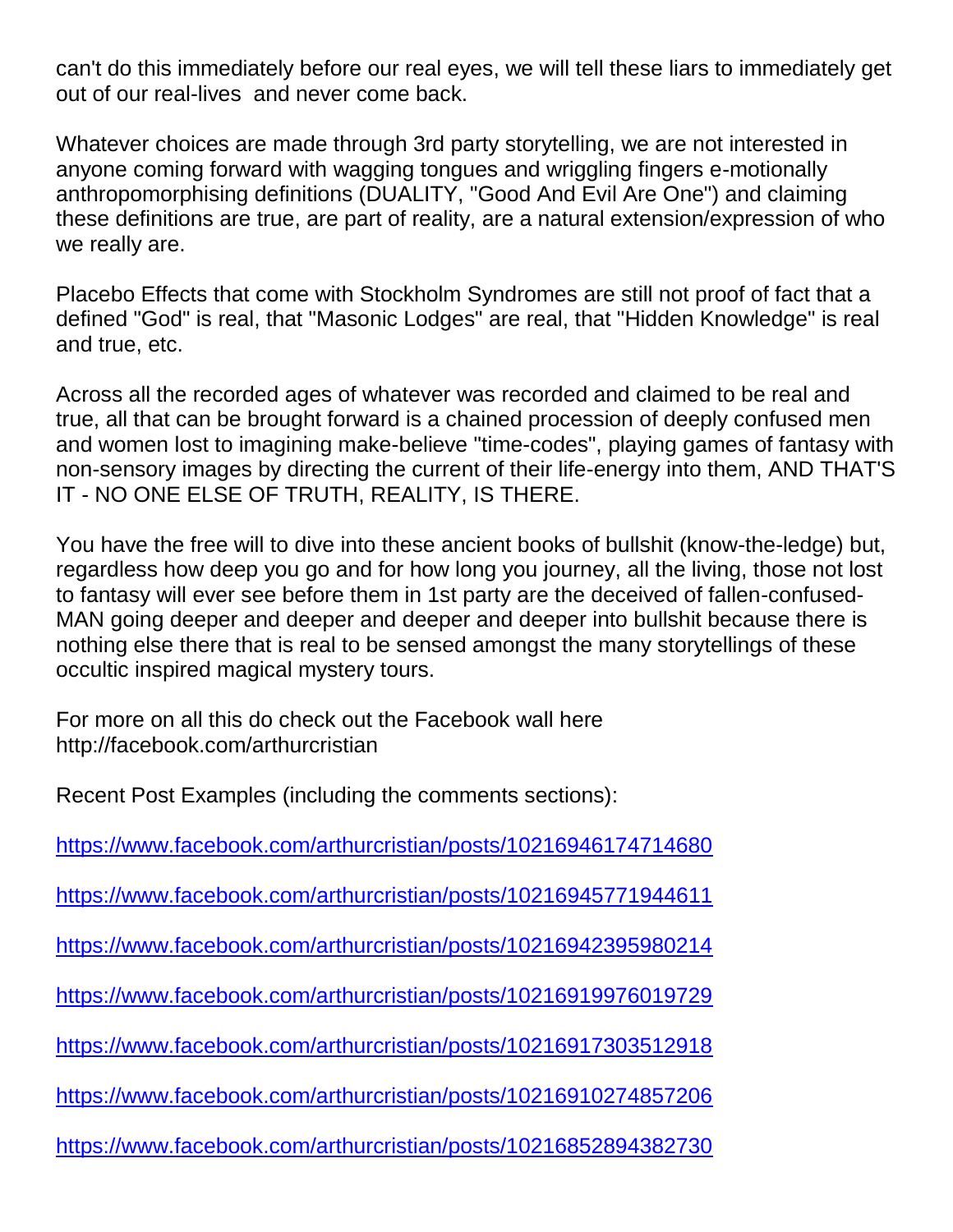<https://www.facebook.com/arthurcristian/posts/10216852147644062>

And this huge thread: Image-Labels: <https://www.facebook.com/arthurcristian/posts/10216234285237888>

------------------------------

Black Sun Obelisk

11 hours ago

I like your style Arthur … I appreciate a deeper thinker! First, I will say this: "I am a slave to the Master through his Christ Jesus" … I know you do not see the relevance of that statement …. 10 years ago, I had views of what would resemble an atheist... Then, one day, a light came upon me and everything changed….Yet, I knew from the time of being a small child that this event would happen …

You want proof in front of your eyes? No Problem!

Here are your options (one takes and effort and one is instant)

I recommend: (With a heart that seeks to learn the truth) Read the Old Testament of the bible front to back (write what you learn) and once you complete it... listen to a man in a nice suit or robe speak about it.... then you will see how great the deception is and realize the truth!!!

Option 2 I offer a couple books that may help you to see??? (30 page picture book): https://www.scribd.com/document/384504189/1871-72-Wine-of-Reality-With-Scriptures

Or option 3 (Instantly you will know!).... First, I will warn you , others have accepted this challenge … I watched one video of a challenger... I know he did it.... he argued hard with me before attempting and after the video posted ... I never heard from him again! Beware!!!

In masonic lodges during the 5/68 ritual a level 3 mason with recite the 25 banishings … This is 1 of the 25 banishings

The banishing is in the bible( Matthew 6 )

Recite the Lord's prayer out-loud in REVERSE order TWO TIMES... say the words forward but in reverse order..... By doing this you will denounce the protection of Jesus and evil will appear.... (This is wrote about by Crowley in "Magick in Theory and Practice)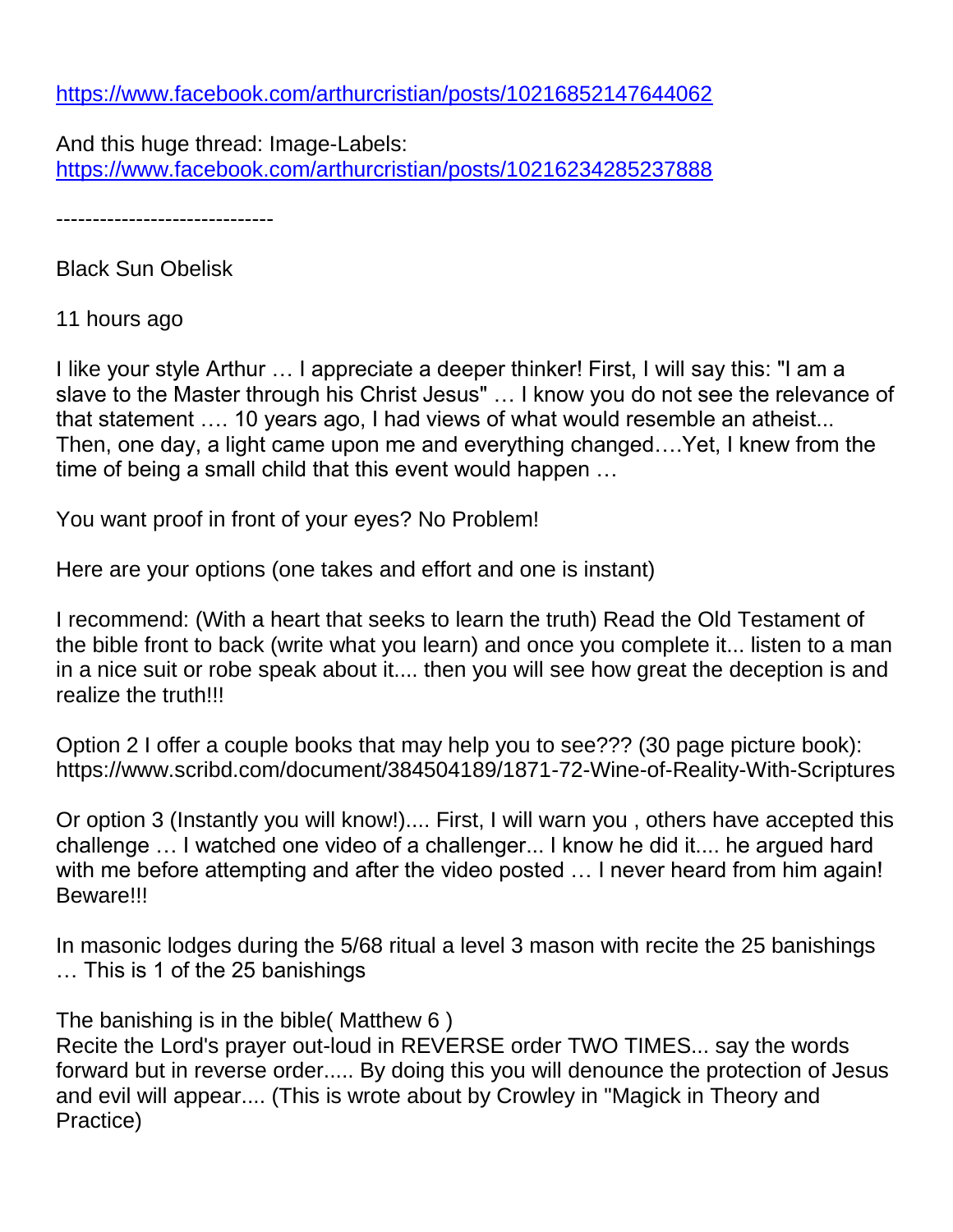## LORD'S PRAYER://////////////////////////////////////

Our Father which art in heaven, Hallowed be thy name.

10 Thy kingdom come, Thy will be done in earth, as it is in heaven.

11 Give us this day our daily bread.

12 And forgive us our debts, as we forgive our debtors.

13 And lead us not into temptation, but deliver us from evil: For thine is the kingdom, and the power, and the glory, for ever. Amen.

//////////////////////////////////////// 2 x in reverse///////////////////////////// Instantly////////

I learned about the happenings inside of masonic lodges mainly from Aleister Crowley's "Magick in Theory and Practice" and "Equinox 1" … Crowley's intelligence is not human!!! The acts in lodges are sick and twisted!!!! As is the Bible... sick and twisted!!!

I saw your profile picture and it drew me to you.... I cannot protect you but I can show you the way to protect yourself

I assure you friend, I offer the best advice.... Farewell?

------------------------------

ArthurLoveForLife

9 hours ago

This MAN has no need for anything from you or from anyone else, including protection.

Truth does not covet another MAN nor does truth need another MAN for truth to be whole in any MAN including this MAN.

Only a lie and a liar can deceive a MAN to seek beyond the MAN by placing needs upon another MAN to make a MAN whole.

That which is sought from another MAN to make a MAN whole already is the very clear evidence that Jesus and his father (God) are not whole, are huge lies, and everything coming from their creation are not whole either.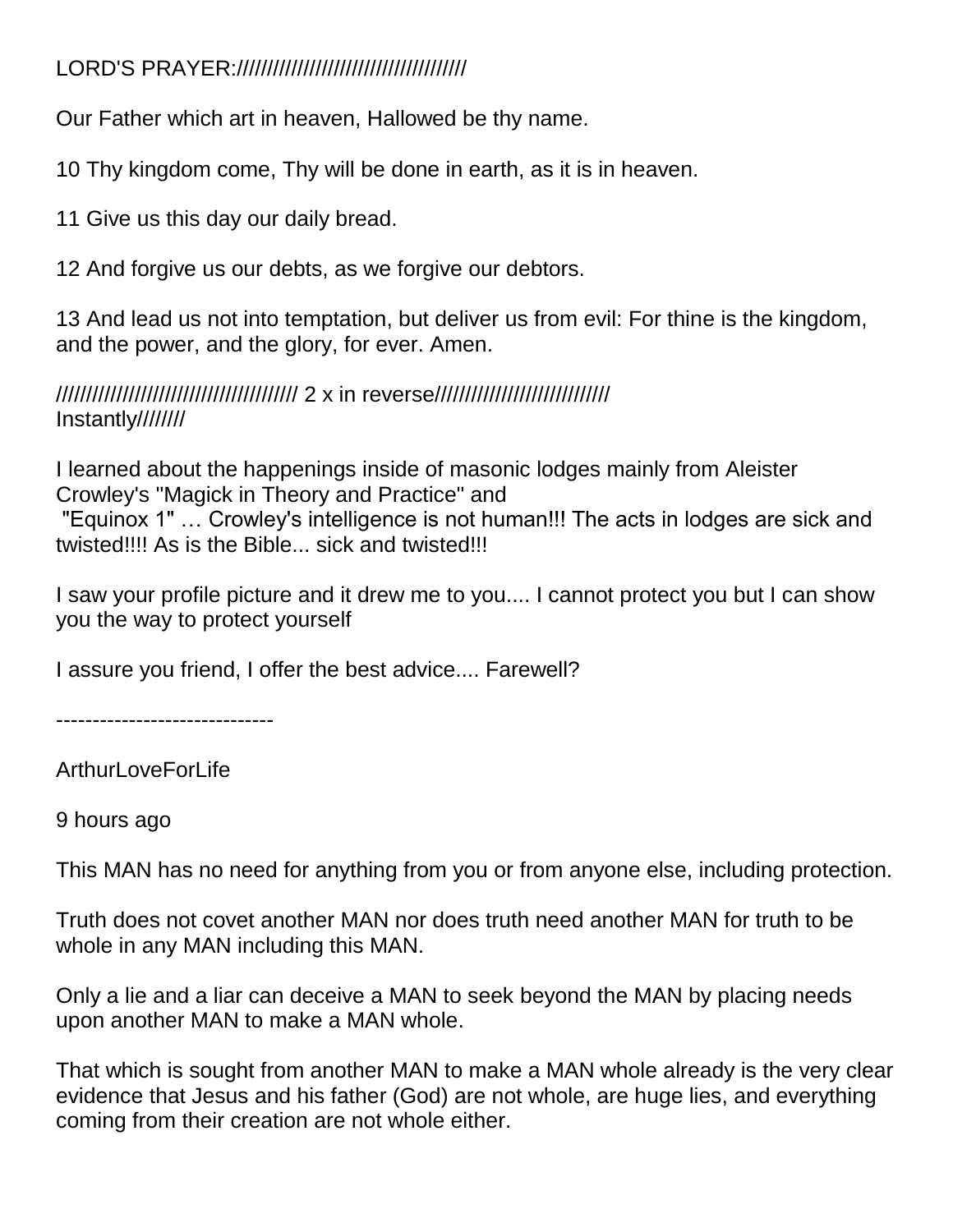The blind are leading the blind, who are leading the blind, who are leading the blind..........

What kind of lying God is it when its creation is already in need of that which already is without??

No MAN can ever provide wholeness for another MAN. Truth does not do this, does not behave in this way.

Anyone who believes they must pray to whoever, already has a deeply broken will and doubt and uncertainty are already running amok through them.

The rituals you offer can ONLY summon a DEAD GOD. and your assurity is a complete load of bullshit. You are already the one in danger before this MAN and the performance of your ritual clearly reveals that you are not whole and offer nothing whole. Be gone you liar.?

------------------------------

Black Sun Obelisk

8 hours ago

Pride, Arrogance and Ignorance... no good will ever come from any of them!

To die an atheist or a Christian is a terrible fate... the pain will be great!... to lose one's soul means no "physical" pain in the after-life... you have nothing to lose.... recite the prayer in reverse order two times... you will be much better off!

I am not wrong friend!?

------------------------------

**ArthurLoveForLife** 

29 minutes ago

Attempting to steal another MAN'S character so that you can impersonate the MAN by creating claims, stories and beliefs and having them be attached to the "NAME" of the MAN, making out that the claims and accusations you have made up out of thin air are actually the MAN'S intentions, views, values, etc, and are coming directly from the life and vessel of the MAN you are impersonating, already is slander, is committing fraud and is a blatant lie.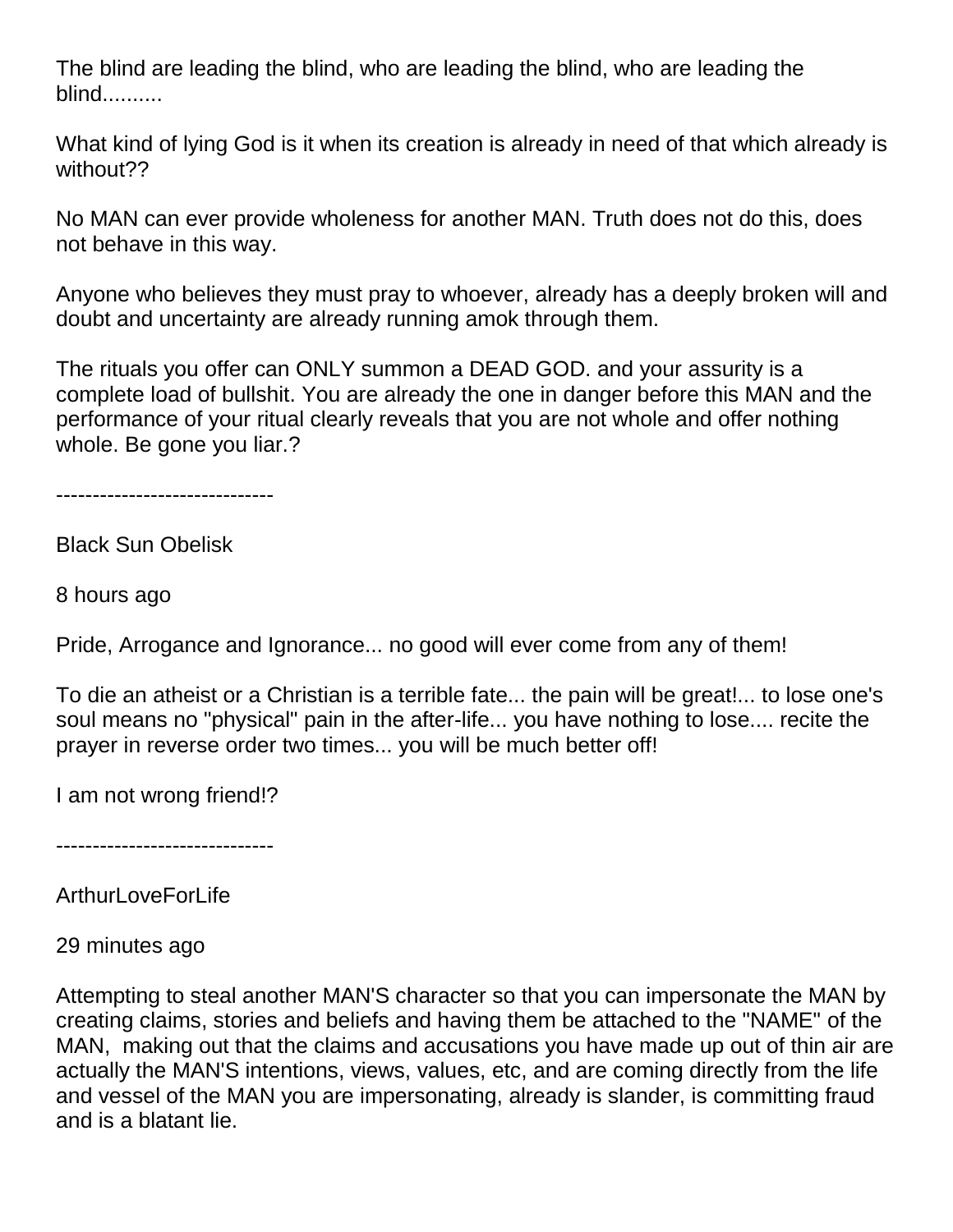Bring forward the 1st party to back your claims. Let's here these claims of yours directly from the tongue of the living MAN, the 1st party, and not from an impostor impersonating the MAN in 3rd party, you, the liar.

Can you arrange this ASAP?

Who gave you permission to do this?

The incontrovertible fact of what this MAN has already shared here clearly demonstrates that you will never be able to back up your claims and this also clearly shows that there is a malevolent intent coming from you to do harm to another MAN, an innocent MAN you have never lived with, have never had any long term intimate and private dealings with, have never closely worked long term with this MAN, and yet you act here as if you are aggrieved, that you have a "right" to enter through the front door of this MAN'S private life casting vituperations, aspersions, abuse, ridicule and accusations at this MAN.

Why are you breaking the peace?

Why are you showing signs of being psychotically disturbed with this MAN?

Has this MAN harmed you?

Has this MAN stolen from you?

Has this MAN lied to you?

Has this MAN misled you and broke an agreement with you?

Did you provide some type of service to this MAN such as mowing the lawns, shovelling in the garden, painting the walls, etc, which has not been reciprocated since and is the cause of your current disturbance, consternation and aggravation so that you are engulfed in e-motion causing you to seek revenge, justice to make matters whole with this MAN.

Just where is all the energy (fuel) coming from that drives you to commit slander, fraud and peddle lots of lies here?

What business do you have with this MAN?

Are you psychic, as in do you have an all-seeing eye (all see in "g" "i")?

Are you practicing black-magic as in....... are you practicing remote viewing, remote control and remote projections of your intentions/dreams?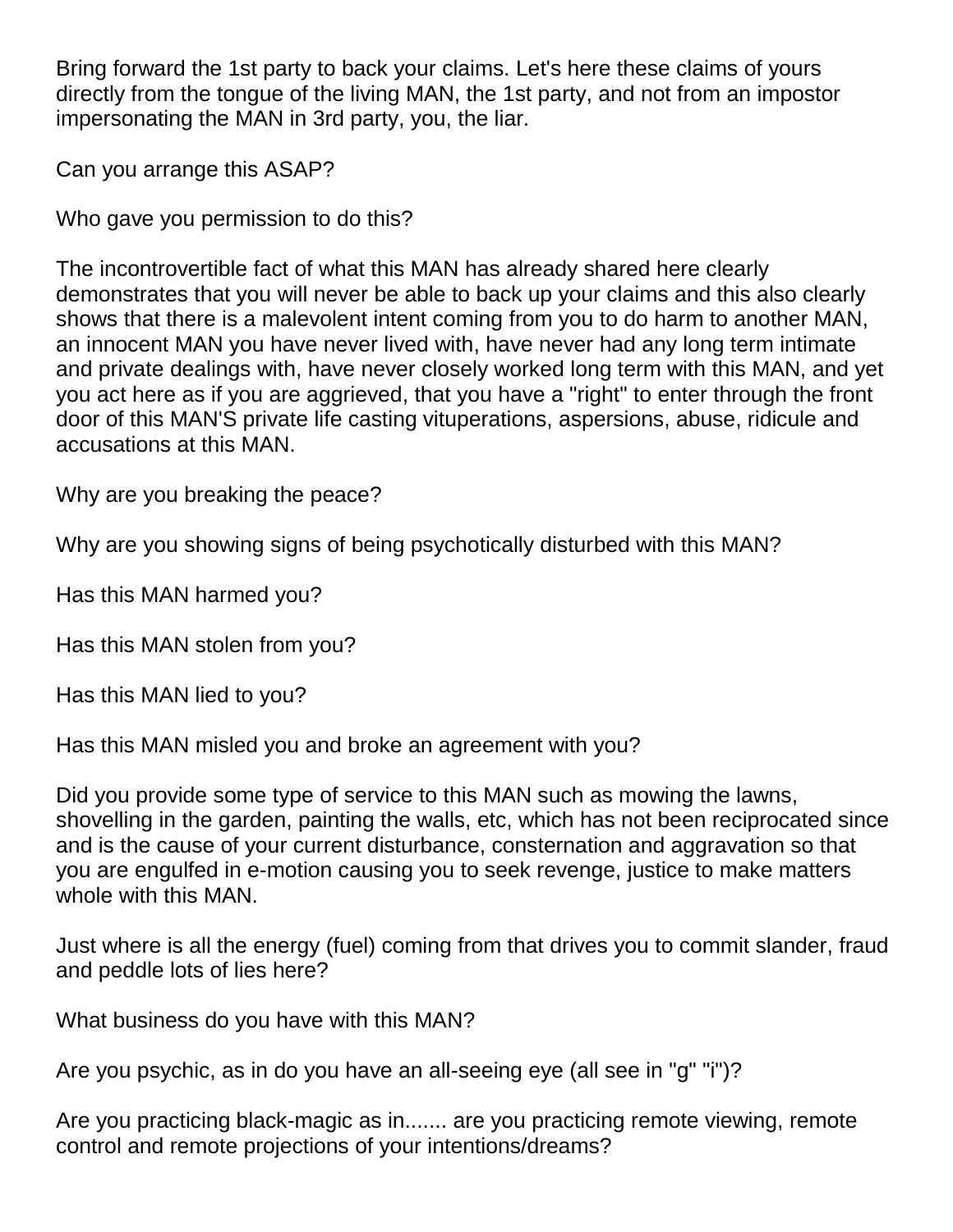Are you in the room with this MAN and this MAN'S family?

Just what do you know that has you make up so many claims about complete strangers and be committed to directing those claims at this MAN and this MAN'S extended family, calling them "friend/friends" all-the-while you are performing these occultic/satanic inspired rituals? (Black Sun Obelisk).

Again, just who and what gave you permission to enter into the private domain of this family MAN'S life and go about breaking the peace with the intent to seek a joust with this MAN and this MAN'S family, using smears, calumny, vituperation, animadversion, obloquy and invective expressions to provoke this MAN and this MAN'S family into a contest with a complete stranger who currently acts like an alien from a distant dreamworld of fantasy???

If you claim there is something else outside of you that has given you the "rights" and the power to behave the way you are currently behaving with this MAN, then please do bring forward this other 1st party, higher power or not, so we can hear all these claims of authority directly from the tongue of this claimed power and not from a lying fuckwit like you.

The constant doubt and uncertainty is being played out ONLY between your ears (so to speak) while you are present to the presence of an undefined MAN of peace before you.

You seek to change the spots on a leopard so that another MAN can fit inside your preconceived box of what and how a MAN should be before you. Only those lost to Satanic practices would attempt to do this.

All lies are curses and all curses are already being processed by the liars and all beneficiaries who receive the proceeds, benefits and exclusivities derived from the liar's dirty deeds here and now, in present sense, forevermore. There is no escape from the processing of this curse, no relief, no respite, no back door to escape through, no shield or ritual existing, past, present and future to protect you from the processing of this curse of your making or to minimise the amplification of its effect upon you and your extended family and other beneficiaries. All resistance, including ignorance, arrogance, indifference and righteousness, etc, ONLY FEEDS THE CURSE AND AMPLIFIES IT TEN FOLD in each and every moment that such intentions are set into motion. This will not stop until you make matters whole with those you sought to do harm to.

Be gone you patronising piece of shit, you overbearing low life deign scum.

------------------------------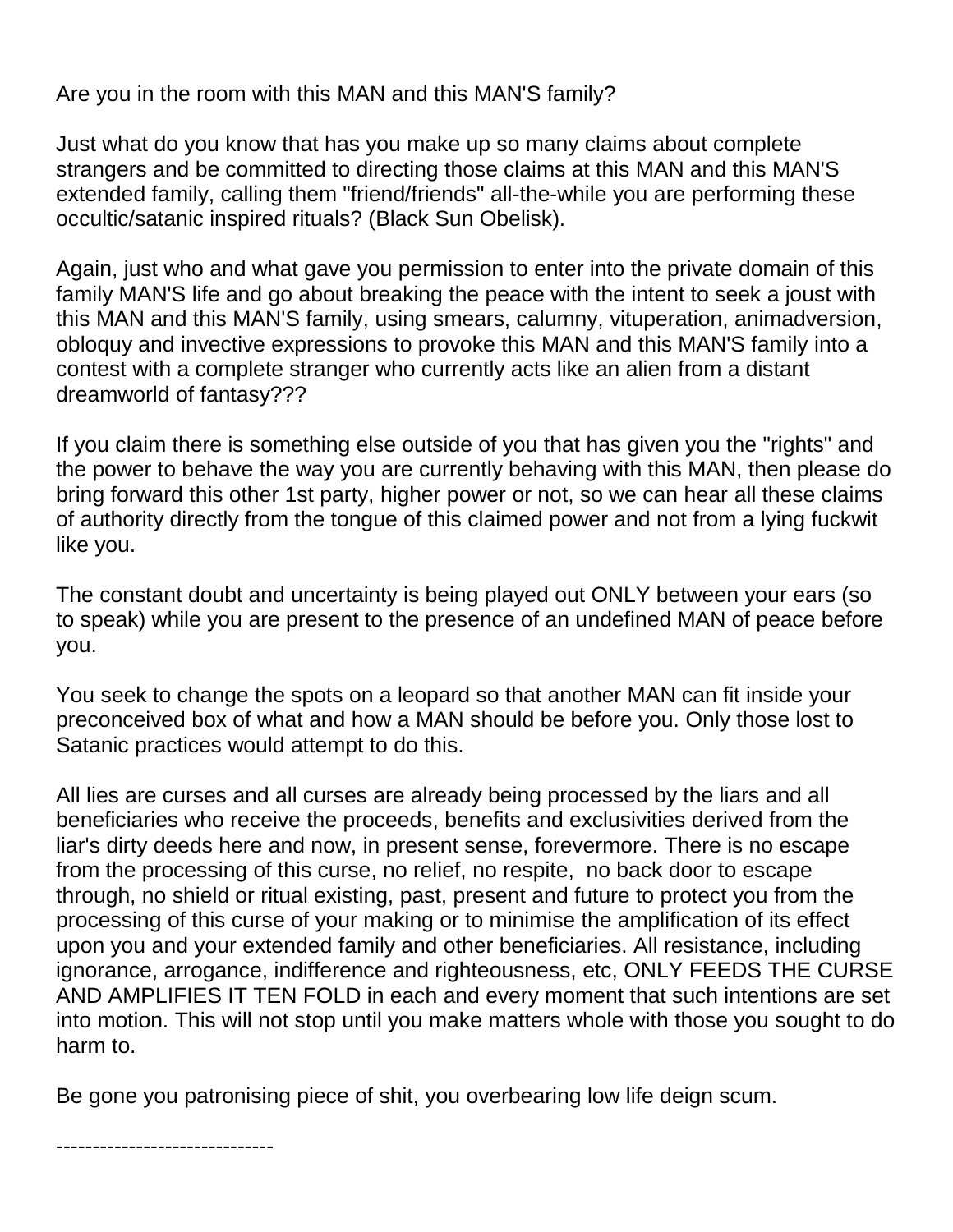Black Sun Obelisk

30th August 2018 - 7 hours ago

I will let you in on a little secret … You are a slave.... Sold ourselves in to slavery initially due to the Assyrians starving us... now they feed us poison food... The Assyrians are our enemies however we came into their land (Nineveh) .....The Trespasser ….9-11 was a wake up call.... Knowledge has expanded a great deal since 9-11-2001... those that seek will find and those that don't will regret! The apocrypha Old Testament tells on how they trick us into contracts and we are to be enslaved for this life-time for hard work and in the after-life for severe torture

The Assyrians (aka Sons of God) are bird people and they go by many names in the bible …(1 Genesis … God's people are the reptile/insect and our people are the mammals)

the Jewish faith is a lie but Jewish blood is real … you are born a Jew or you are not a Jew! The Assyrians are the Jews … there is a hidden (apocrypha) book of Psalms that is not included in the standard bible …. along with the apocrypha book of Judith The (Philistines are the Jews and they are the Assyrians) Shape-shifters … mentioned in Judith in the apocrypha and in the standard bible Song of Solomon

In 1611 the King James "Standard Version" Bible was given out to the children of Israel..... God's books were taken away for a thousand year period... Judas of Maccabees burn their books and killed whoever didn't surrender their books (1 Maccabees) …. Judas then started a religion that disobeys God's Laws called Judaism …. The name Judaism alone is a violation of the first commandment as is the name **Christianity** 

In 1611 the books that were not allowed to be seen became the apocrypha (In Latin apocrypha means hidden) These books are now available! Understand will come to ALL that seek!!! All modern bibles are based off the 1611 assembly

I can cite all I tell you with God's books … you need written or physical evidence??? just ask me!!!! The Bible is my "Special Friend"

Praise and Glory to the Master... the King of Kings.... all bow and tremble in his presence!?

------------------------------

Black Sun Obelisk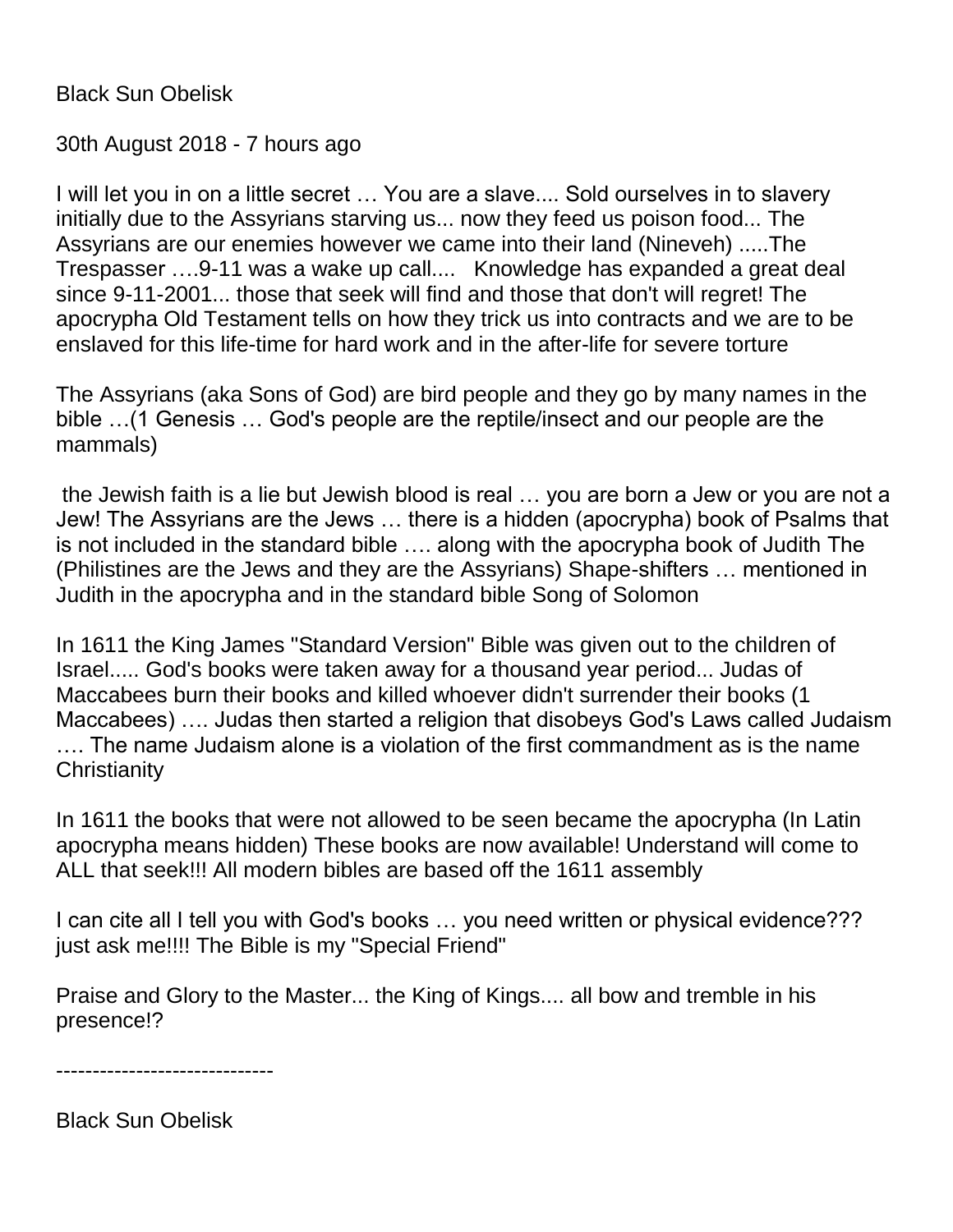## 30th August 2018 - 8 hours ago

First I will tell you this: I am your warner... not to persuade you but to warn you... your heart will determine your outcome...You are the ambassador to your family … You better get it right or you will regret!... Black Magic... Jesus died on the arrow of Sagittarius (Cross) what religions neglect to say is what happened next in the bible.... they physically ate his corpse... this is a black magic ritual … eat the flesh of the sacrificed and save the fat for the master …. the 3rd book of the bible Leviticus teaches this.... how to commit a human sacrifice... detailed instruction!!!!

What do I warn you of? Answer: God //////////////////////////////////////////////// Hebrews 12:29 King James Version (KJV) 29 For our God is a consuming fire. ///////////////////////////////////////////

Anger is a combination of pain and pleasure ….. The Father is a raging, angry, fire

Black Sun Obelisk.... In every city of the world there is an enormous obelisk erected … the obelisks are erected for people who were killed and a dedication plate always faces the north … (the sun does not enter the Northern sky... rises in the east, travels through the south and sets in the west)

Obelisks are used in black magic practices... around the large obelisks in the cities there are openly known occult symbols... just like in ancient Peru... today's modern cities have symbols that can only be seen from the sky … in some bibles the word obelisk is used but in other versions of the same scripture , you can see the word "obelisk" translates to "pillar"... both the bible and the Vedas use a bunch of the same terms...pillars is one of them...… The Vedas explains the Sun pillars

God the Father is the Black Sun … the tyrant, the destroyer!!! Fortunately, for some, he has a Christ (Jesus)… Jesus is the Father's servant ///////////////////////////////////

Lamentations 3:38 King James Version (KJV) 38 Out of the mouth of the most High proceedeth not evil and good? ////////////////////////////////////////////////////////

In this part of Lamentations the people are only experiencing the terror of God.... its about the Daughters of Judah... and know this: they are much better off than the children of Israel

The children of Israel are the "Children of the Covenant" the covenant is the agreement of the morning stars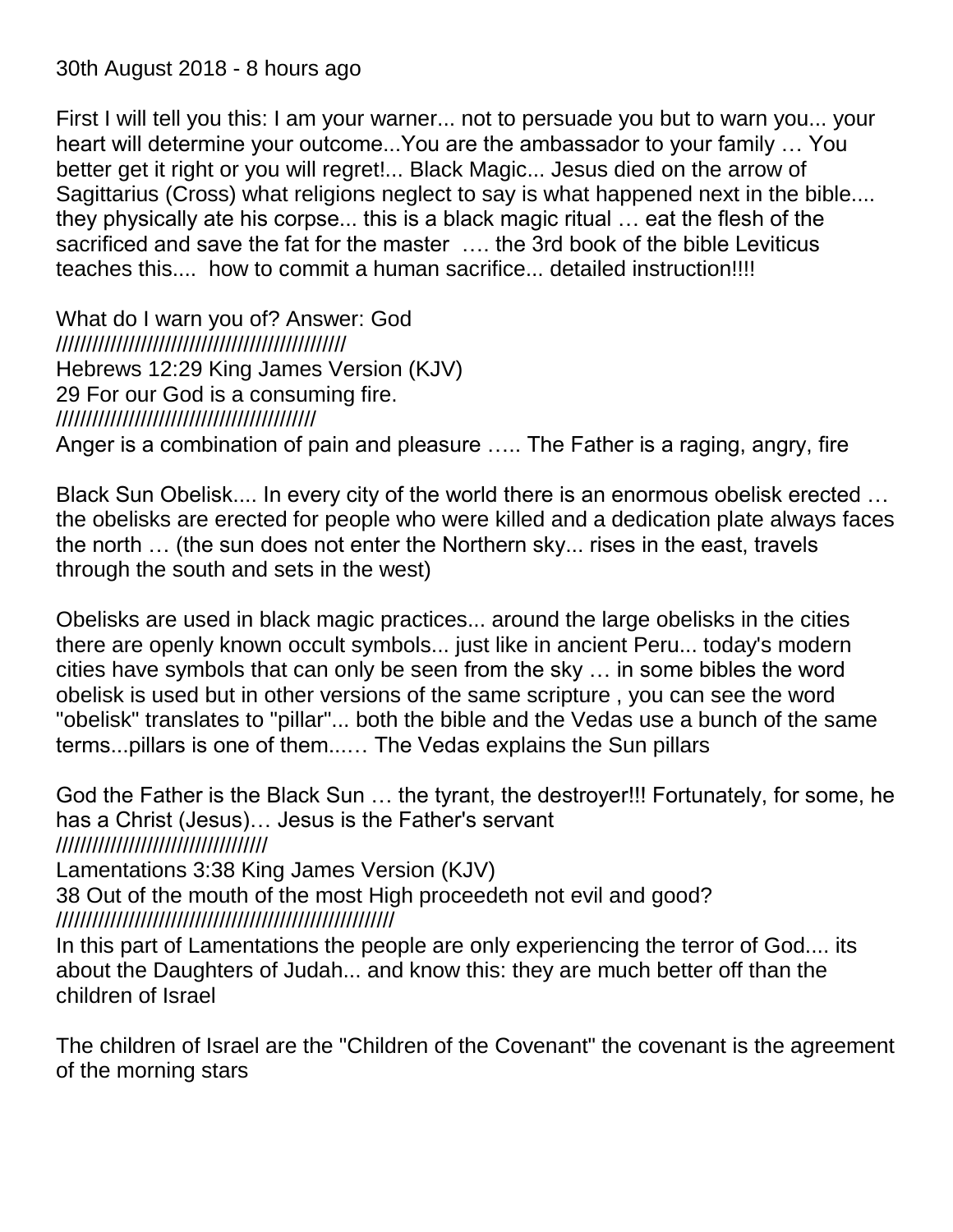Venus is a morning star … and Venus in the Latin Language is called Lucifer... the second morning star is Sirius (Sirius is two stars Sirius A and Sirius B) Sirius B is the "white" dwarf star.....

/////////////////////////////

Job 38:7 King James Version (KJV) 7 When the morning stars sang together, and all the sons of God shouted for joy? //////////////////////////////////

The Bible is a covenant … the Old Testament is COMPLETELY EVIL and the New Testament is Mercy /////////////////// Psalm 88:14 King James Version (KJV) 14 Lord, why castest thou off my soul? why hidest thou thy face from me? ////////////////////////////////

God hides his face due to this agreement.... if everyone knew evil existed, they would all obey!

Venus is merely the face of Lucifer because Lucifer is not one but many ,,,, Lucifer is the zodiac and I will show you this in scripture if you wish!

You have a hardened heart .. take the best advice and seek the truth.... Seek God!?

------------------------------

Arthur Cristian

From here on (end) we just completely ignore you for that is what the living soul of MAN will do when faced with offerings of fantasy (just turn your back and walk away peacefully).

If you post any further fantorgasmic garbage again in the YouTube Channels we use, we will block you too (though we will leave everything posted up).

------------------------------

Black Sun Obelisk

30th August 2018 - 6 hours ago

Taking your ball and going home? The philosophies of a blind man … I have not the time nor patience for your jargon … I offer you physical proof; you can deny all you want! ... most will... I said farewell in my first comment however you felt the need to win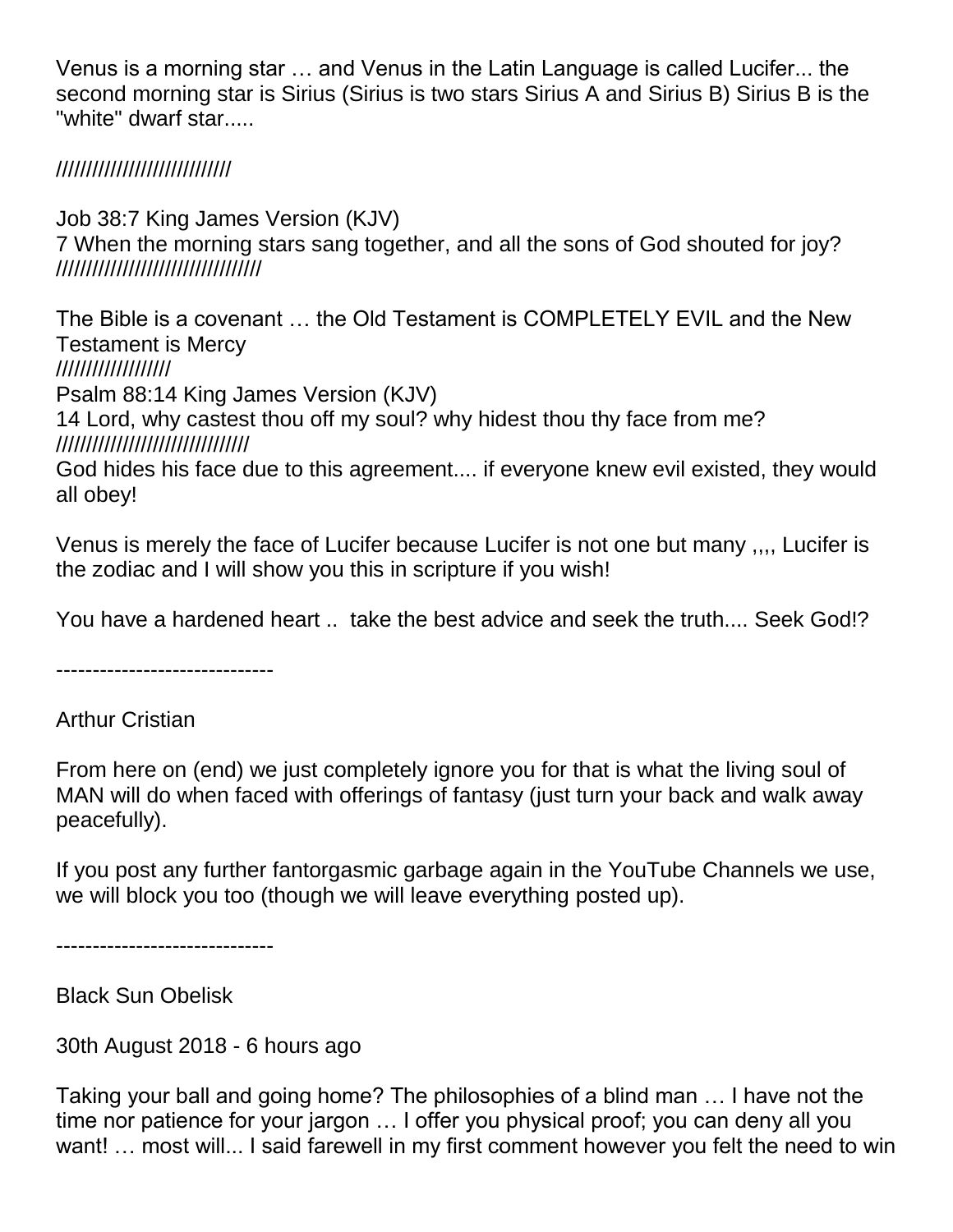an argument … and you did! (In your head at least!) But YOU ARE WRONG! I offer you a 30 page picture book … Look, Listen and Learn or don't? I did my job!: https://www.scribd.com/document/384504189/1871-72-Wine-of-Reality-With-Scriptures?

------------------------------

Arthur Cristian

To repeat........

"From here on (end) we just completely ignore you for that is what the living soul of MAN will do when faced with offerings of fantasy (just turn your back and walk away peacefully).

If you post any further fantorgasmic garbage again in the YouTube Channels we use, we will block you too (though we will leave everything posted up)."

---------

You have consistently ignored the insights we shared with you and you've been unable to find lies in anything we've posted and have such claims backed up with 1st party evidence. Instead, you only offer the vitriol of a narrator promulgating 3rd party defined belief systems and armed with malevolent intent. Whether you are conscious or not of the demonic possession still in control of your vessel, you are actually seeking "spelling" ways of seduction, reversed or not, that prey on the doubt, uncertainty and confusion of any MAN who can still be manipulated into the continuation of sabotaging the natural ability to create unique, original souls. You really are offering only murder and genocide.

To us, this current, worse than Hannibal Lecter attitude, has you show up as a fanatic packaged with a holier-than-thou attitude, clearly revealing a zealot and a bigot. Due to your self-obsession, even after addressing all your inculcated comments by completely deconstructing them into a simple, clear big-picture, in order to reveal the fallacies and the confusions of your present anthropomorphic illuminations of definitions forming fantasies of perceived realities (no soul there - no unique original dreams created), you also continue to show no respect to another MAN who is completely different to you.

To you, your agenda is EVERYTHING and who we (Fiona & Arthur) really are is not on your radar, instead, the blimps on your radar are only ones you are projecting and illuminating there of your own invention. You do this because of the intent to steal another MAN or two or three or more and transport them into your delusional dreams, and by defacto and proxy, act as GOD over lighting your victims with a fake light that leads them all astray from truth and from there, lead them to eternal death.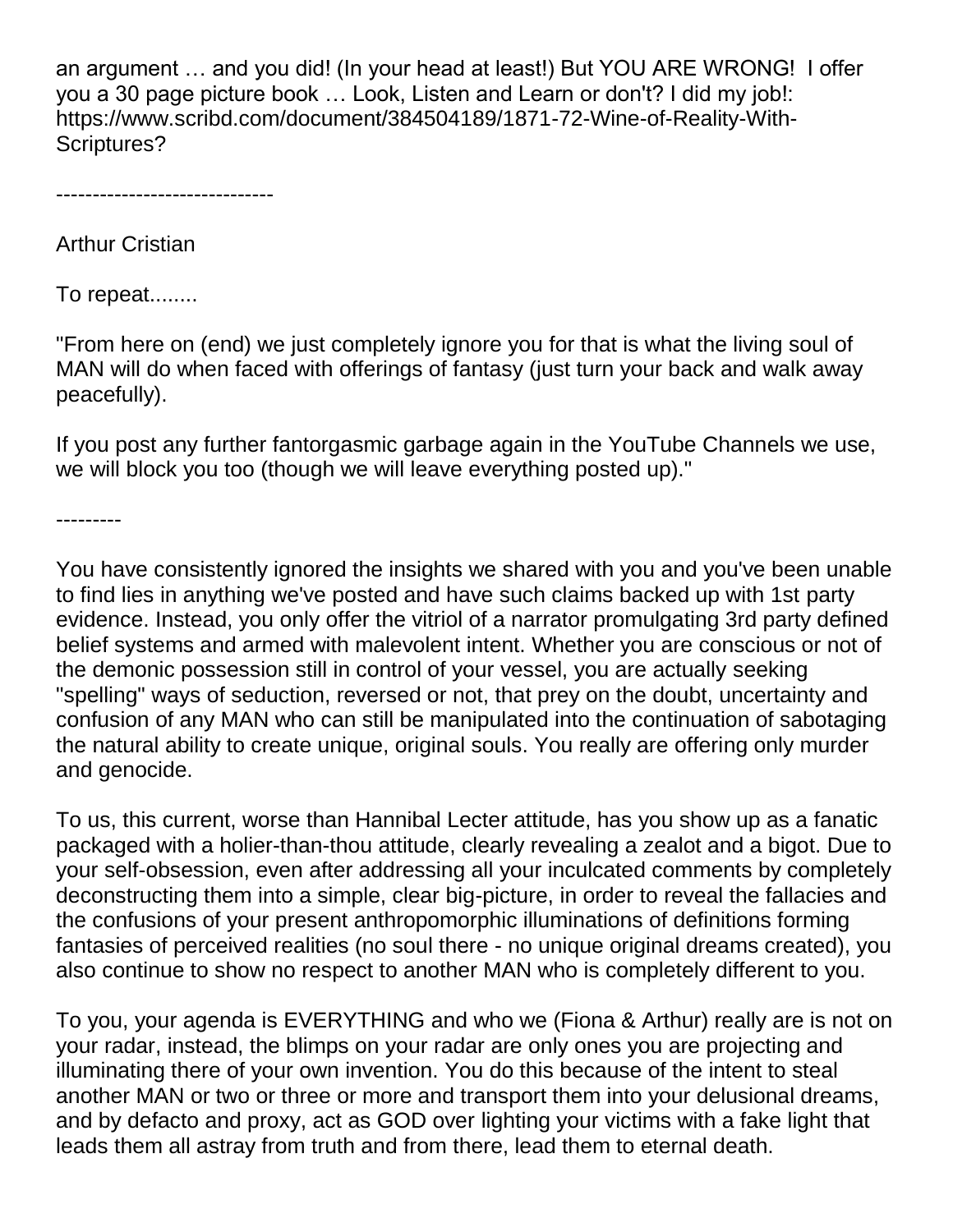You are just lost in another MAN'S fairytale, a dream-world where vast murder and genocide have evolved and where the total destruction of MAN/earth/nature is the goal. Your good heart wants to "rescue" your brothers and sisters but you don't realise that you are trying to use your influence to bring them to their eternal destruction and you don't seem prepared to challenge your beliefs when presented with facts that show it is misguided. We should all be prepared to challenge everything we are thinking and feeling always, for how else do we arrive at the truth?

Having the truth of all the murder and genocide and having a good heart that wants to help others see the truth, is still not enough because, when you are trapped in another MAN'S dream, and you are looking at the truth of everything wrong with that dream, along with the inspiration of the good heart to realise that dream, you cannot sense the way out of that dream because you still don't sense (know) who you really are which means that you are still trapped in another MAN'S dream and you have everyone else trapped in it as well.

The blind leading the blind, leading the blind, leading the blind, leading the blind.......................

MAN was always meant to be undefined, the unique, original living soul of MAN'S living dream of life.

To be defined is to have no soul and is to be completely lost in a dream not of your creation. We come to show anyone how to get out of this man-made hell (dream-world of no soul) but you don't want to listen. If no one makes the effort to completely get out of it in this life, the legacy of this dream of death and destruction will continue to be passed down through the generations, just as it has been passed down to us through generations where there have always been good hearted men and women dreaming and fighting for freedom but never finding it, despite their good hearts.

The consequences of this will be that there will no longer be any voices of the living truth singing the undefined song of the big picture of MAN'S unique and original dreams of life and everything of reality will be wiped out.

Currently, this is ONLY what you offer.

The confusion you still have is that you continue to believe that this defined dream of another MAN'S invention, "The System" (and EVERYTHING of it) is where reality is, but, in fact, it has nothing to do with the reality of who you really are and what you are really part of, or the reality of anyone else, because there is no soul there.

You are trying to fix the problems of this 3rd party defined dreamscape you still hold as your dream of life, that sense of belonging brought on by the good heart, but it is all still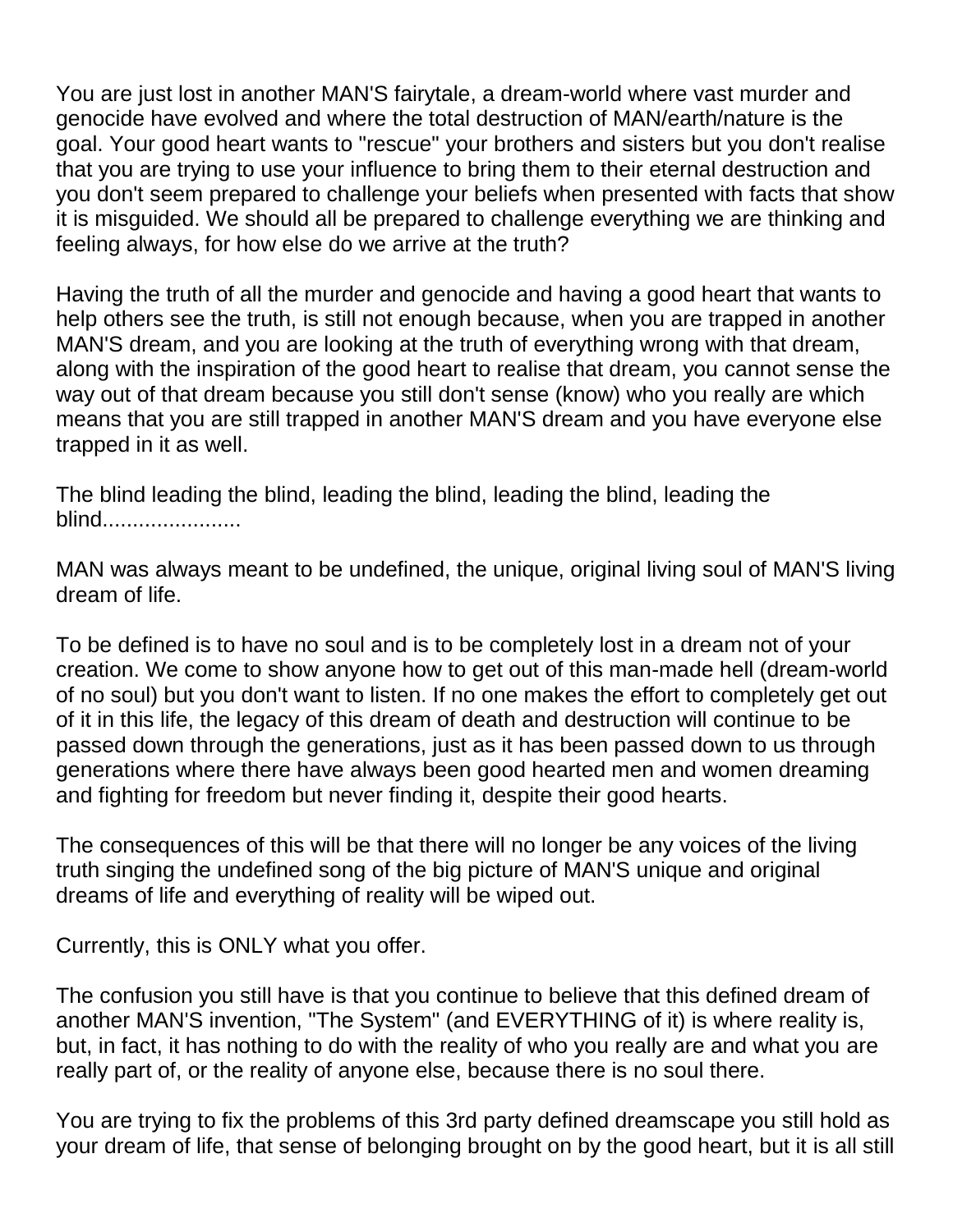part of this alien dream-world of destruction and so you cling to the tools that belong in this man-made hell to dig your way out of this matrix only to discover down-the-line that you and everyone else following you, are still trapped in hell because you brought all the tools of hell with you and into whatever other dreams you are inspired to co-create.

The God and Gods you refer to, the Bible and everything else of this fake world that you belong to, including the alphabets, mathematics, geometry and all the definitions spinning in your head, Lucifer, Zodiac, all the races and culture of ancient his-story, are all part of this occultic dream hell that you are part of.

All you will do is prove to yourself that you are right and that you are in hell, and you will justify this perpetually. You have not created an undefined, living dream of life because you have no soul to be that, to express that, to live that. The undefined soul is the living mountains, the valleys, the plains, etc,. It has nothing to do with this fake world that you are mesmerised by and determined to mesmerise others with.

The living souls of our ancestors could hold a dream of creation and watch a bird fly out of their hand and all that you see of living nature around you is the creation of our ancestors but you are too trapped in this living hell that is "The System" to sense any of this.

It's more than likely that you have not really listened to any of the insights we are sharing of the big-picture of reality we hold. It is best to turn your back and completely walk away from this dream not of your creation, dropping all the tools that belong to that dream and leaving them all behind too, and return to Kindom/Paradise/Garden Of Eden/Naked Undefined MAN.

------------------------------

Black Sun Obelisk

Arthur, again, I appreciate the deep thinker … Most of the things you mention and your perspective of them I do agree with however you cannot see what it equates to and that is because of the curse. (No lack of intelligence but a blinding curse)... It's called the curse of Allah on page 2 of the Quran and 2 Corinthians 3:13 in the bible (the curse Moses placed over mankind) (2 Corinthian 3:14 tells how the curse can be broken)

It's very important to know that God the father is not your friend.... Google: "Assyrian Artwork" and you will see the beginning of man. I assembled a music video gathering images that tell the story clearly:

https://www.youtube.com/watch?v=JLsF6ohRPIw&t=249s

Did God create man... Yes.... but the explanation of Job (Bible Book) tells you the details!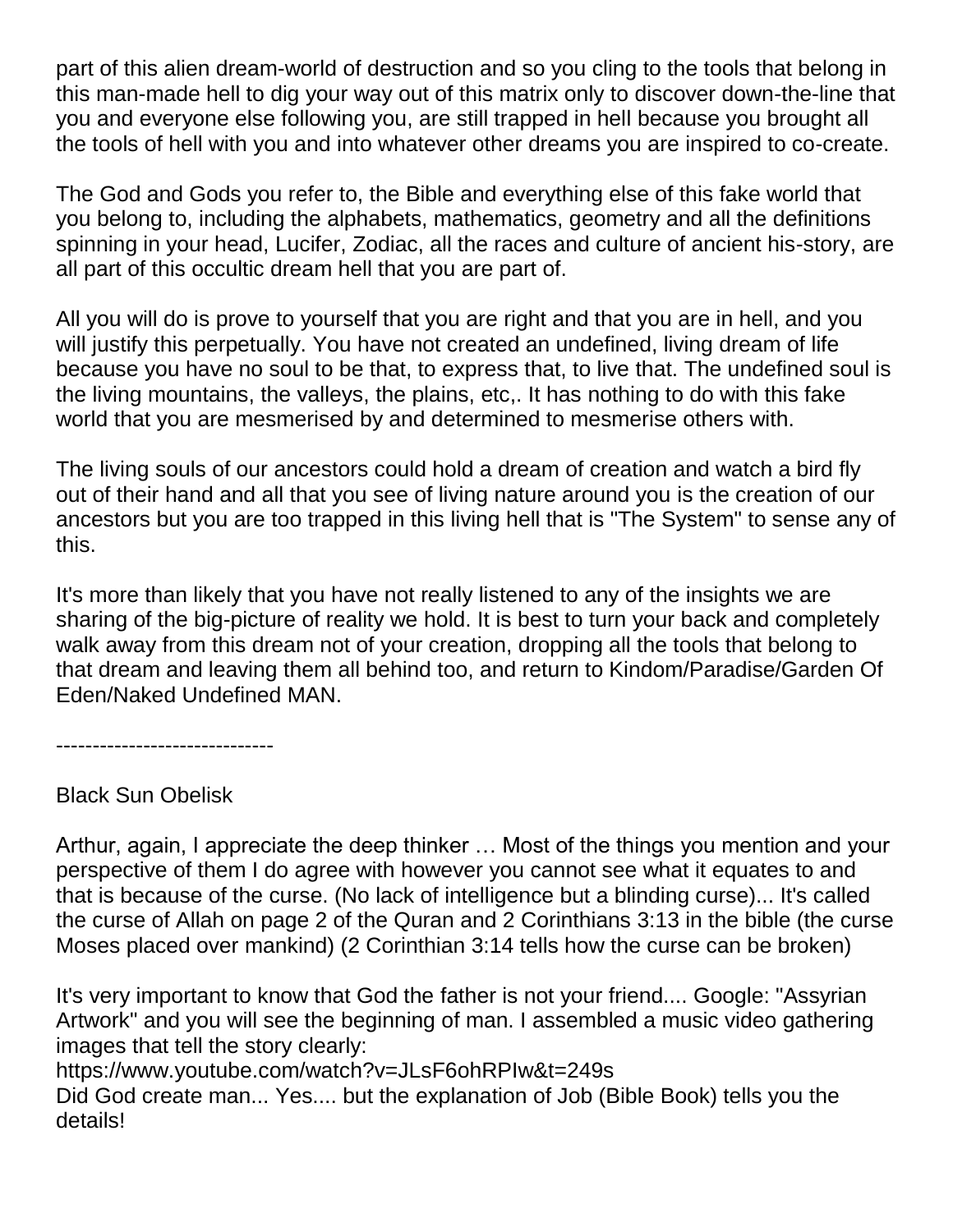If you want first party, I told you how to achieve first party... (2 ways) Read the Bible front to back with a heart seeking the truth (Break the Curse) or read the Lord's prayer in reverse order two times... (less than 2 minutes) you will get first party however there is no turning back once you denounce your protection!!!! …. There is a world filled with physical evidence of gods yet the oblivious herds walk past and pay no mind! A knowledge was taken from us and it is documented in 1 Maccabees (of the hidden apocrypha bible)

You speak of the system and you are aware of slavery but yet I am hearing you as a third party... I learned about our slavery from the Old Testament apocrypha … the certificates, the contracts, the taxes, who did it, how they did it, why they did it... its all explained there!!!

All the answers are in God's books however most people are only taught the books by their enemy!!!

Assyrians verses the Children of Israel … Adolf Hitler https://www.youtube.com/watch?v=BJh0SxHLVP4 (50second video... read what he says)

Please watch the videos and then I could explain!?

------------------------------

Arthur Cristian

You are deeply lost in re-presenting definitions that have formed the animation of the fantasy dream world you have been energising with the current of your life energy directed through the water of your every breath that's encoding these anthropomorphic intentions bearing the forms of these man-made scripted dreams you hold "so dearly" as being your reality, of your free will and of the free will of everyone else caught up in this "recorded event", though they are all broken wills. You really don't sense who you really are or who this undefined-MAN is before you.

As it is in your image, and as it is in the image of every other MAN who fell into these defined lies, and with your acceptance and with the collective acceptance of all others participating in this "Shakespearean-Tragedy", you are all at the effect of the his-story of everyone's e-motions collectively raising up from the dead this fantasy dream-world you claim exists and you are adamant that nothing else exists outside of it.

How can it when there is nothing else being held in this non-sensory dream of life of your imagining that you are beholding, the placebo effect that brings on the Stockholm Syndrome of this agenda you promulgate. As every hue-MAN has a good heart, you are blinded by the e-motions where you have placed your good heart. You are no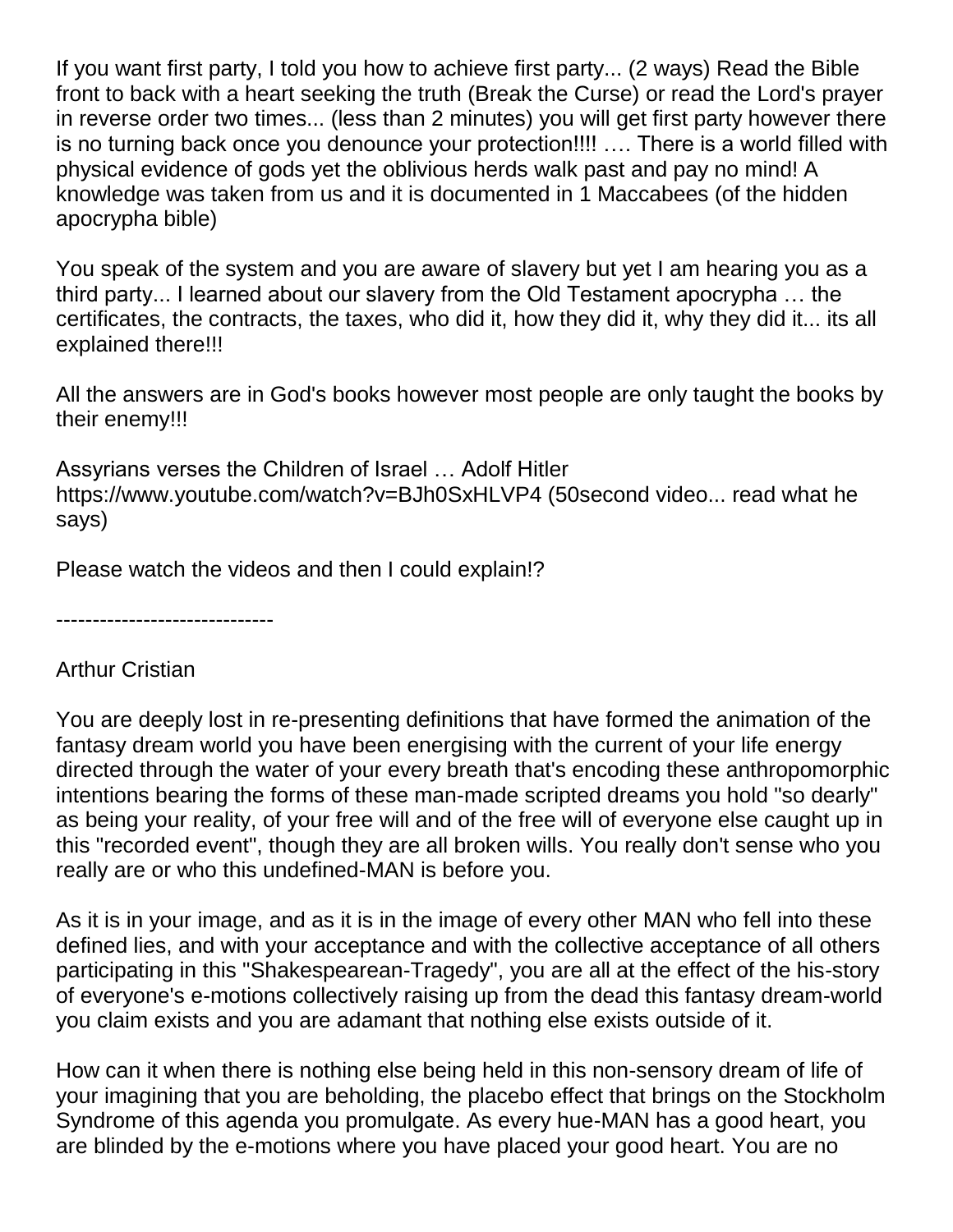different to a "kid" with a good heart running around in a Superman costume, having practiced being Superman for aeons. The "kid" is still not "Superman" and this undefined MAN is not part of the man-made fairytale that you continue to be besotted by.

Many have fallen for the lie of the bible and of all the characters enacted in it. However, the "kid" playing Superman for hours on end, still knows that Superman is not who the "kid" really is because Mum is calling out that it is time for bed, reminding the "kid" that the "kid" is NOT Superman.

When the "kid" grows up and acts out the fantasies of the bible, lawyer, homeowner, etc, there is no mum there to remind the "kid" that these fantorgasmic characters are NOT reality .The fine line between fantasy and reality is not being drawn and the trauma of the occultists (fallen-deceived-duped-hueMAN'S) intentions encoded with the blood-letting and blood-libel of the occultists ritual sacrifices of MAN, creatures, etc, causes such deep "electrocution" through the water of MAN'S breath evoking the trauma of the "electrocution" of every misled-MAN who is holding on to the power cable of the alphabets of many unnatural tongues, unable to let go of the occultists definitions that they have accepted, shaking as they earth the current of alphabet induced trauma that runs between deceived-MAN and deceived-MAN, collectively forming the fantasy-dreamscapes of their perceived reality, their union with the devil of MAN'S anthropomorphic power.

You can thank your broken will for this happening and you can also thank the broken wills of every other hue-MANS occurrences delivering these collective, staged, performances of the staged event, "The System" of your e-motional, traumatic electrocution in the grip of this ONE BIG LIE, the "Shakespearean Tragedy". In spite of all the staged events created by stupid-MAN, only MAN is present, traumatically electrocuted through the water of their breath. If only each stupid-MAN would drop the power cable of "The System", MAN is still standing there, but now in Paradise where MAN has always been, but with no mum or dad there to remind stupid-MAN that "The System" and EVERYTHING of "The System" is only a fantasy, stupid-MAN continues blindly destroying the very magnificence of life that gives the magnificent life they have forsaken. They love mediocrity more than the natural, inheritance of magnificence gifted freely to every MAN, the Good Heart. There is no magnificence in the bible and there is no magnificence in almost everything you have broadcasted in this YouTube thread just as there is NO MAGNIFICENCE in "The System" or in ANYTHING of "The System".

The magnificence of MAN'S soul is undefined.

You don't yet seem to sense this fact.